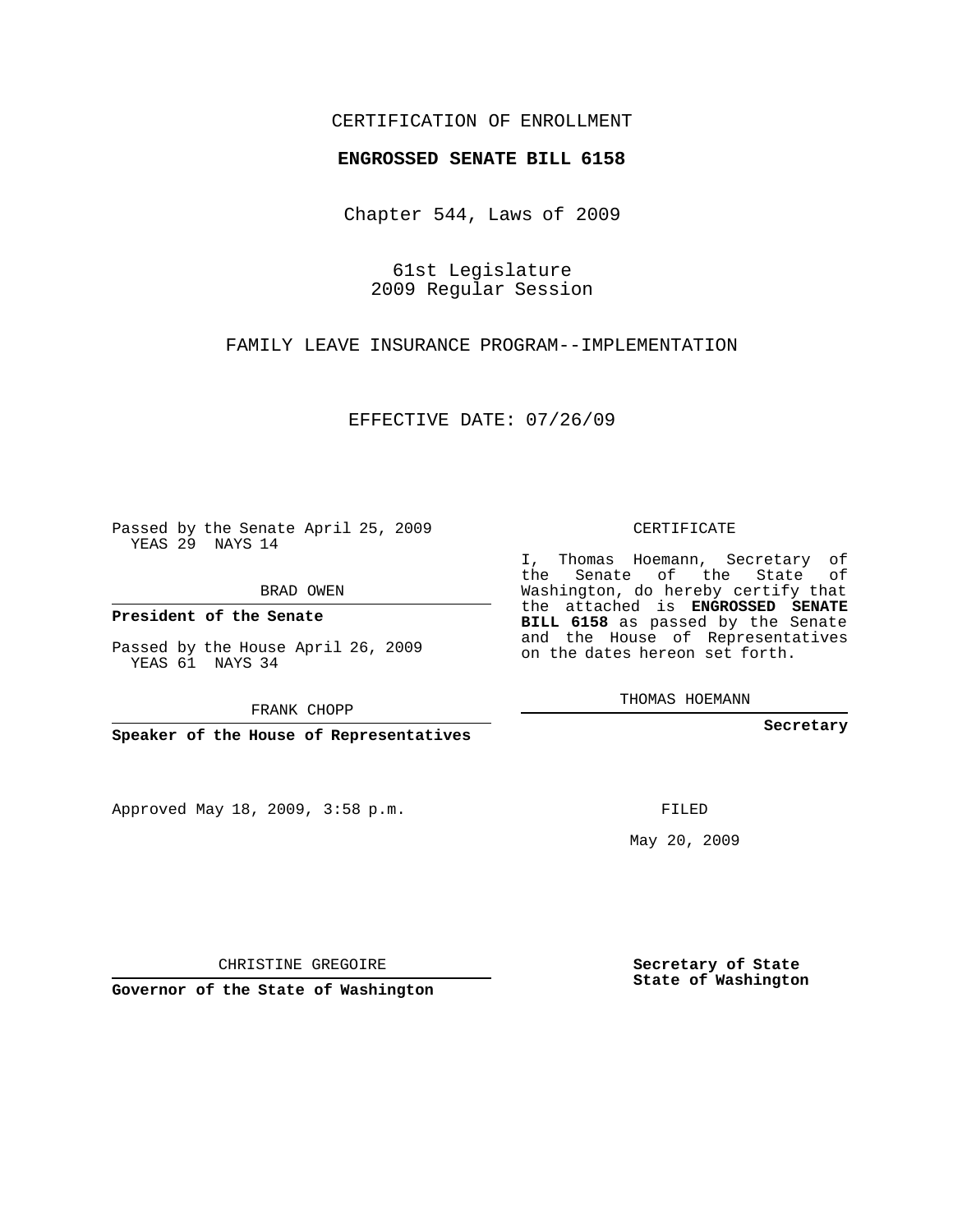## **ENGROSSED SENATE BILL 6158** \_\_\_\_\_\_\_\_\_\_\_\_\_\_\_\_\_\_\_\_\_\_\_\_\_\_\_\_\_\_\_\_\_\_\_\_\_\_\_\_\_\_\_\_\_

\_\_\_\_\_\_\_\_\_\_\_\_\_\_\_\_\_\_\_\_\_\_\_\_\_\_\_\_\_\_\_\_\_\_\_\_\_\_\_\_\_\_\_\_\_

Passed Legislature - 2009 Regular Session

**State of Washington 61st Legislature 2009 Regular Session By** Senators Keiser, Brown, Prentice, and Tom Read first time 04/13/09. Referred to Committee on Ways & Means.

 AN ACT Relating to delaying the implementation of the family leave insurance program; and amending RCW 49.86.030 and 49.86.210.

BE IT ENACTED BY THE LEGISLATURE OF THE STATE OF WASHINGTON:

 **Sec. 1.** RCW 49.86.030 and 2007 c 357 s 5 are each amended to read as follows:

 Beginning October 1, ((2009)) 2012, family leave insurance benefits are payable to an individual during a period in which the individual is unable to perform his or her regular or customary work because he or she is on family leave if the individual:

 (1) Files a claim for benefits in each week in which the individual is on family leave, and as required by rules adopted by the director;

 (2) Has been employed for at least six hundred eighty hours in 13 employment during the individual's qualifying year;

 (3) Establishes an application year. An application year may not be established if the qualifying year includes hours worked before 16 establishment of a previous application year;

 (4) Consents to the disclosure of information or records deemed private and confidential under chapter 50.13 RCW. Initial disclosure of this information and these records by the employment security